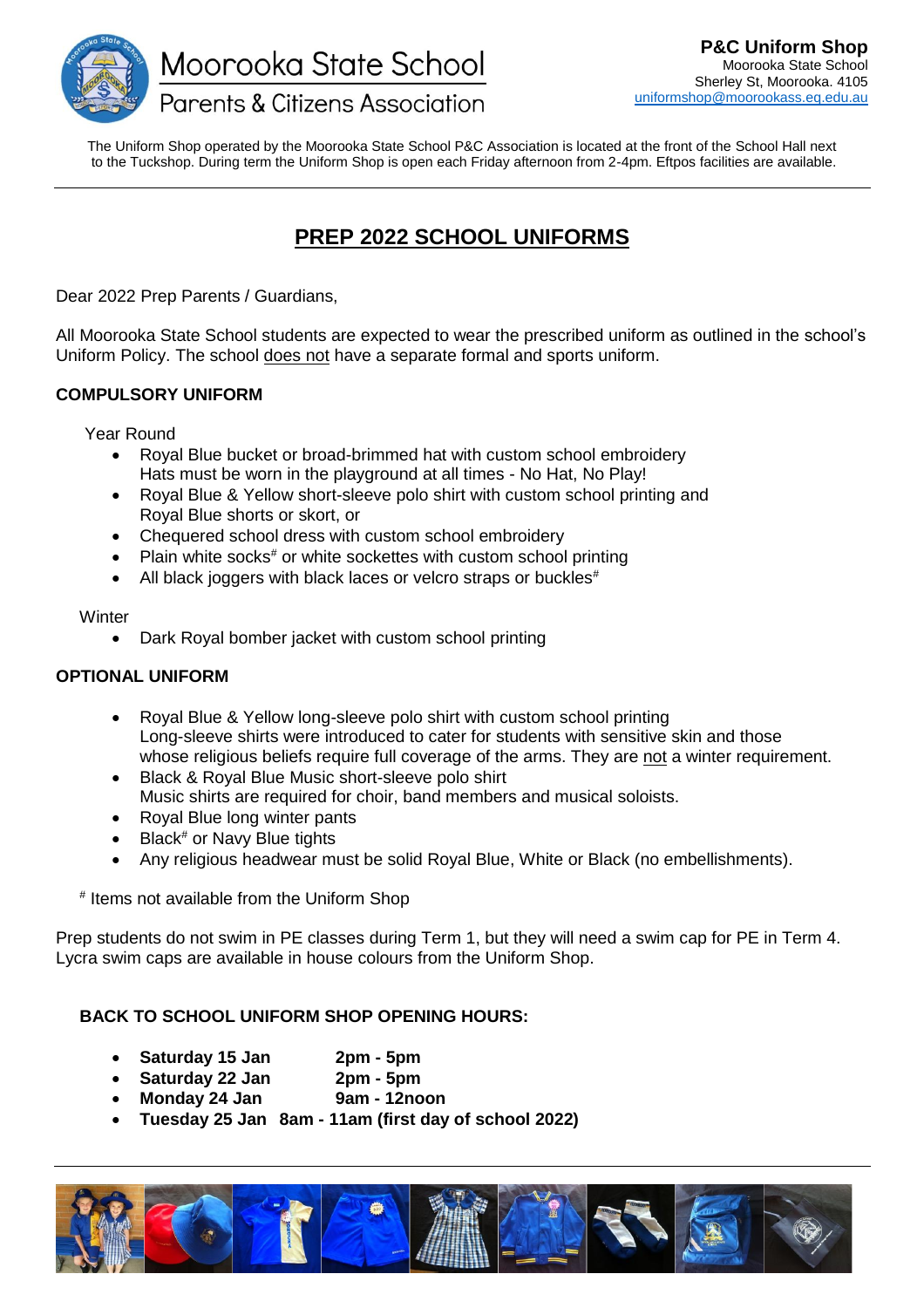# **Every Prep Student Enrolled for 2022 Gets a Free School Hat**

This is a special gift from the Moorooka State School Parents & Citizens Association to welcome you to the school and promote sun safety. You will receive your reversible bucket hat in house colours on the first day of school 2022.

The school has three sports houses – **Cook** (Royal Blue), **Flinders** (Red) and **Logan** (Yellow). Houses will be assigned only once final enrolment numbers are known. Children with older siblings at the school will be in the same house.

### **ORDERING ONLINE**



You can purchase online at any time using Qkr! (pronounced Quicker). Simply download the free "Qkr! with Masterpass" app onto your mobile phone and register yourself. Select Moorooka State School and create a profile for your child. Select the items you want to purchase. Pay using your debit or credit card; you will be emailed a receipt.

Your BTS order will be picked and held at the Uniform Shop ready for you to collect.

Qkr! is also used for online Tuckshop ordering and many other P&C events too, so it is very worthwhile becoming familiar with it.

### **ORDERING IN PERSON**

The Uniform Shop is located at the front of the School Hall next to the Tuckshop. During term the Uniform Shop is open each Friday afternoon from 2-4pm. Eftpos facilities are available and we have a single small change room where children can try on items to ensure you purchase the correct size.

#### **EXCHANGING SIZES**

Prep students rarely require other than a Size 4 or Size 6. We encourage all new Prep parents to have their child try on items rather than guess their size. We will exchange items if you do happen to select the wrong size, however we ask you to take particular care, especially when ordering online to avoid the need for this.

#### **2 ND HAND UNIFORMS**

The Uniform Shop no longer co-ordinates the sale of second-hand uniforms. The Moorooka State School P&C Association has created a private Facebook group where parents are able to buy, sell and donate preloved Moorooka State School uniforms. Please genuine MSS Uniform items only. Simply visit;



**Moorooka SS Second-Hand Uniform's Buy/Sell/Swap**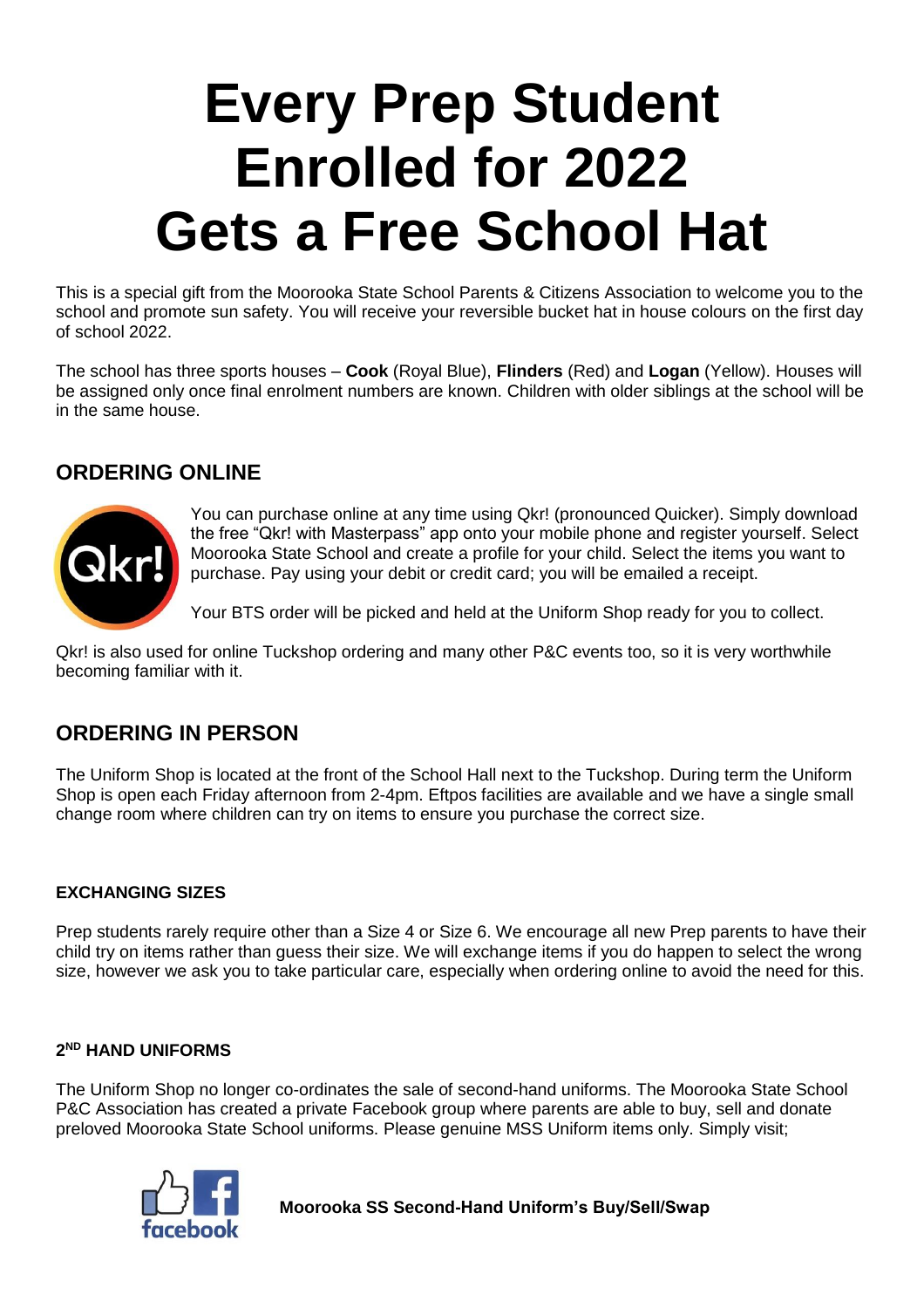# **2022 PREP UNIFORM CHECKLIST**

*(Most Prep Students are a Size 4 or Size 6)*

| Item                                                                                              | <b>Price</b>                   | Size/Qty | <b>Notes</b>                                                                                  |
|---------------------------------------------------------------------------------------------------|--------------------------------|----------|-----------------------------------------------------------------------------------------------|
| Royal Blue Reversible Bucket HAT<br>- size S, M                                                   | <b>FREE</b><br>\$16.00         |          | 1 x FREE courtesy of the Moorooka SS P&C                                                      |
| Royal Blue Broad Brimmed HAT<br>- size S, M                                                       | \$16.00                        |          | Alternative to Bucket Hat (not reversible)                                                    |
| <b>Girls' Curly HAIR ACCESSORIES</b><br>- in school or house colours                              | \$6.00                         |          | Available in Royal Blue & Yellow,<br>Royal Blue, Red or Yellow                                |
| Unisex Royal Blue / Yellow Short-sleeve<br><b>POLO SHIRT</b><br>- sizes 4, 6, 8                   | \$29.00                        |          |                                                                                               |
| Unisex Royal Blue / Yellow Long-sleeve<br><b>POLO SHIRT</b><br>- sizes 4, 6, 8                    | \$33.00                        |          | For students requiring full coverage of the arms<br>for religious or skin sensitivity reasons |
| Unisex Black / Royal Blue Short-sleeve<br><b>MUSIC POLO SHIRT</b><br>$-$ sizes $6, 8$             | \$29.00                        |          | Only required by choir or band members<br>and musical soloists, generally not Preppies        |
| Unisex Royal Blue Rugby Knit SHORT<br>- sizes 3, 4, 6, 8                                          | \$19.00                        |          | Size 3 is available for our smallest Preppies                                                 |
| Girls' Royal Blue HI-WAISTED SKORT<br>- size 4 only                                               | \$10.00                        |          | Run-out stock of this style (only 16 left)                                                    |
| Girls' Royal Blue HIPSTER SKORT<br>- sizes 4, 6, 8                                                | \$25.00                        |          |                                                                                               |
| Girls' Royal Blue SPORT SKORT with<br>yellow piping<br>$-$ sizes 4, 6, 8                          | \$25.00                        |          |                                                                                               |
| Girls' Moorooka SS Checkered DRESS<br>(alternative to Polo, Short/Skort combo)<br>- sizes 4, 6, 8 | \$48.00                        |          |                                                                                               |
| <b>White Moorooka SS SOCKETTES</b><br>sizes 8-12, 13-3, 3-7                                       | \$7.50 / pair                  |          |                                                                                               |
| Girls' Dark Navy TIGHTS<br>- sizes 3-5, 6-9                                                       | \$9.00 / pair<br>\$16.00 / 2pk |          |                                                                                               |
| Unisex Dark Royal WINTER JACKET<br>- sizes 4, 6 (very generous fit)                               | \$36.00                        |          | Preppies rarely need larger than a Size 4                                                     |
| Unisex Royal Blue WINTER LONG<br>PANTS Gabardine with Double-Knee<br>- sizes 4, 6, 8              | \$22.00                        |          | Lightweight alternative to heavier fleece                                                     |
| <b>Unisex Dark Royal WINTER LONG</b><br>PANTS Fleecy with Double-Knee<br>- sizes 4, 6, 8          | \$24.00                        |          |                                                                                               |
| Moorooka SS BACKPACK<br>- 25L curved top                                                          | \$48.00                        |          | Lifetime Manufacturer's Defect Guarantee                                                      |
| Moorooka SS BACKPACK<br>-23L square top                                                           | \$38.00                        |          | 3yr Manufacturer's Defect Guarantee                                                           |
| Lycra SWIM CAP<br>- in house colours                                                              | \$6.00                         |          | Available in Royal Blue, Red or Yellow                                                        |